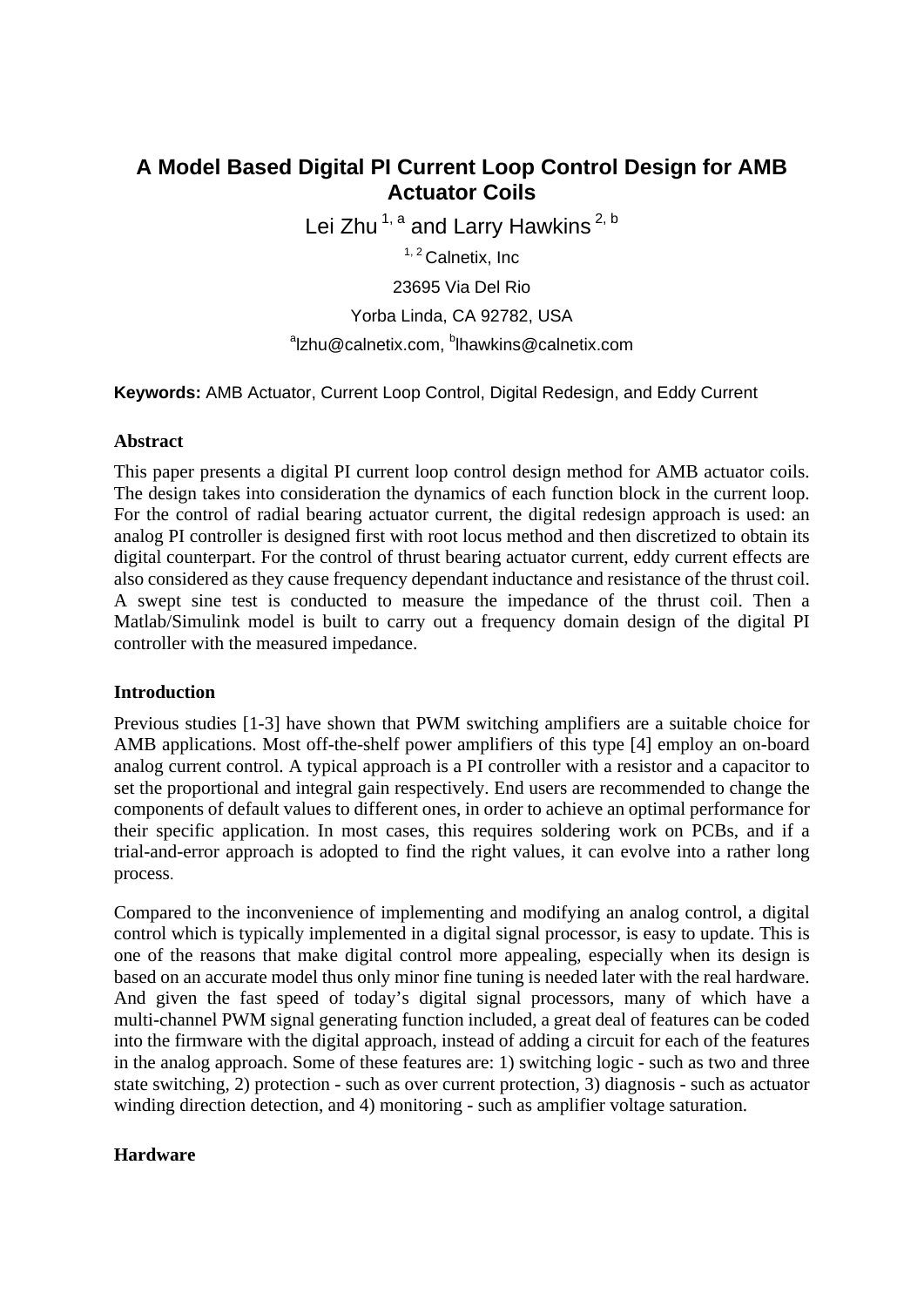A digital PI control design was developed and then tested with a six channel switching power amplifier board and a DSP controller board, as shown in Fig.1. The DSP board includes a Texas Instrument digital signal processor, which has 16 on-chip ADC channels and six pairs of complementary PWM outputs on-chip. Six of the ADC channels and all the PWM outputs are used in the control of the amplifier board. The DSP board is used for the magnetic bearing position control and monitoring as well as controlling the amplifier. The magnetic bearing control firmware that implements the position control and current control is programmed in C and stored in the DSP in on-chip flash memory.



Fig.1: Amplifier Board and DSP Board Hardware



Fig.2: A Full H-Bridge Circuit

The amplifier board has the same three main function blocks for each of the six channels: a full H-bridge circuit with four MOSFETs, a gate drive circuit, and a current sensing circuit. The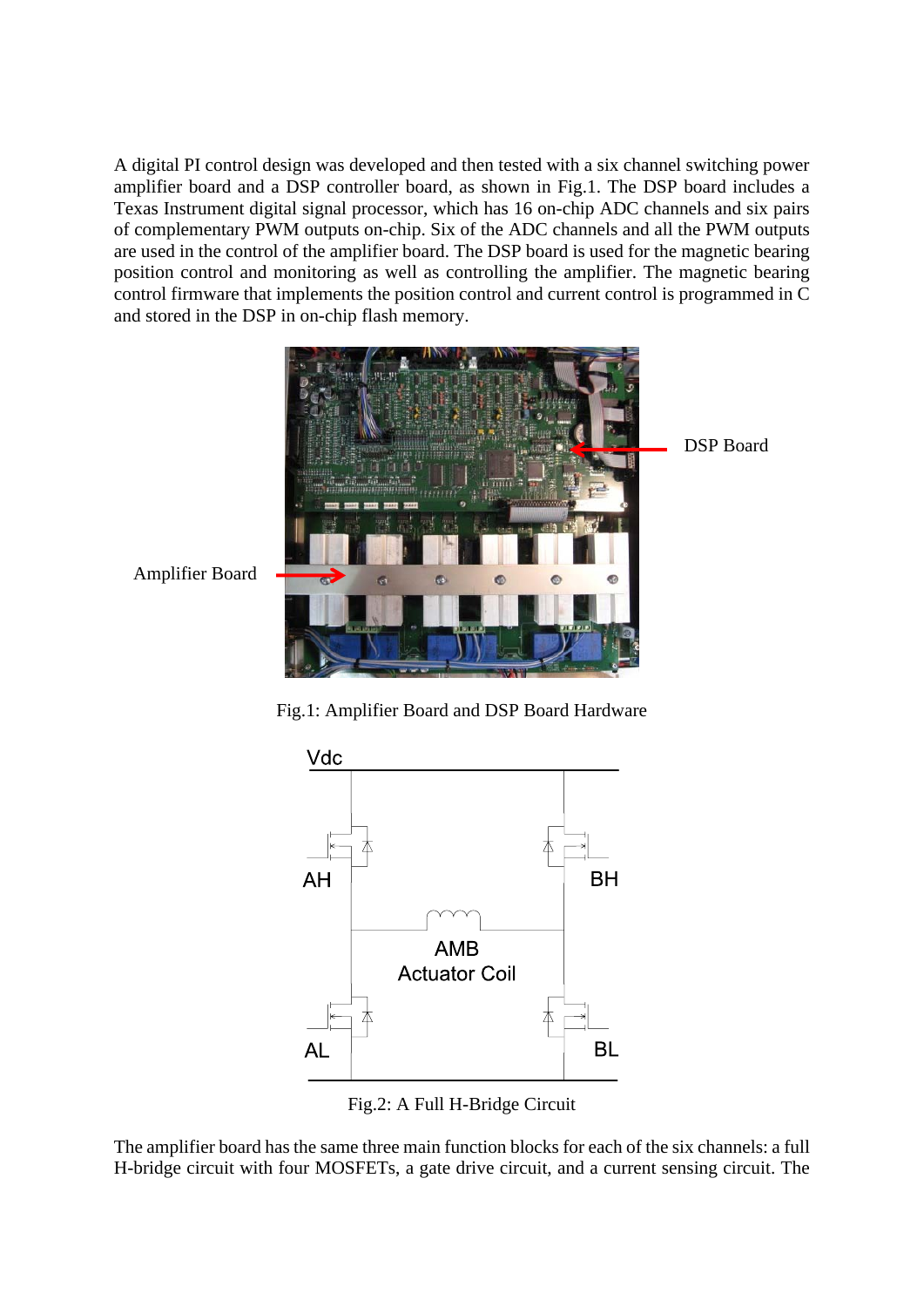amplifier uses full H-bridge circuits as shown in Fig 2 because the intended application is with Permanent Magnet (PM) bias magnetic bearings so bipolar current amplifiers are needed. Magnetic bearings are typically used in a five axis system, with four radial axes and one thrust axis so only five current amplifiers are usually required. However, it is very common for the thrust bearing to require more power than the radial bearings, so a sixth channel was included for paralleling in some applications.

Fig. 3 shows the function block diagram of the current control loop. During the normal operation of a magnetic bearing system, a current command (current CMD in Fig. 3) generated by the position control is sent to the current control loop and is compared with the sampled current feedback signal. The difference between the command and the feedback, called current error, is then passed to a digital PI controller to calculate a new current command signal. This signal is then sent to the PWM generator in the DSP to produce new H-bridge gate switching signals. The gate signals are sent to the amplifier board through a ribbon cable to control the MOSFETs, thus controlling the duration of the PWM voltage applied to the actuator coil to generate the desired current. A current sensor on the amplifier board measures the actual current going from the H-bridge to the AMB actuator coil. The sensor signal is fed back to the DSP controller board through a second ribbon cable. On the DSP board, the signal goes through an anti-alias filter and is sample by the on-chip ADC. The discretized sensor signal is again compared with the command signal for further updates on coil current.



Fig.3: Function Block Diagram of Current Control Loop

# **Modeling and Control Design**

For the current control of a radial bearing actuator coil, the *Digital Redesign* approach [5] is used. An analog controller is designed in continuous time frequency domain first and is then discretized to obtain its digital counterpart. The one step forward method is adopted for the discretization in this application. To design the analog PI controller, the dynamics of each of the function blocks in the loop, as shown in Fig. 3, is taken into consideration: the actuator coil is represented as  $1/(Ls + R)$ , with L, the coil inductance, being an analytical value generated by finite element analysis of the radial actuator, and R, the coil resistance, being a measured value including the cable resistance; the switching logic and the H-bridge can be treated as a gain stage, named  $K<sub>e</sub>$  in this design; a delay of one sample period due to logic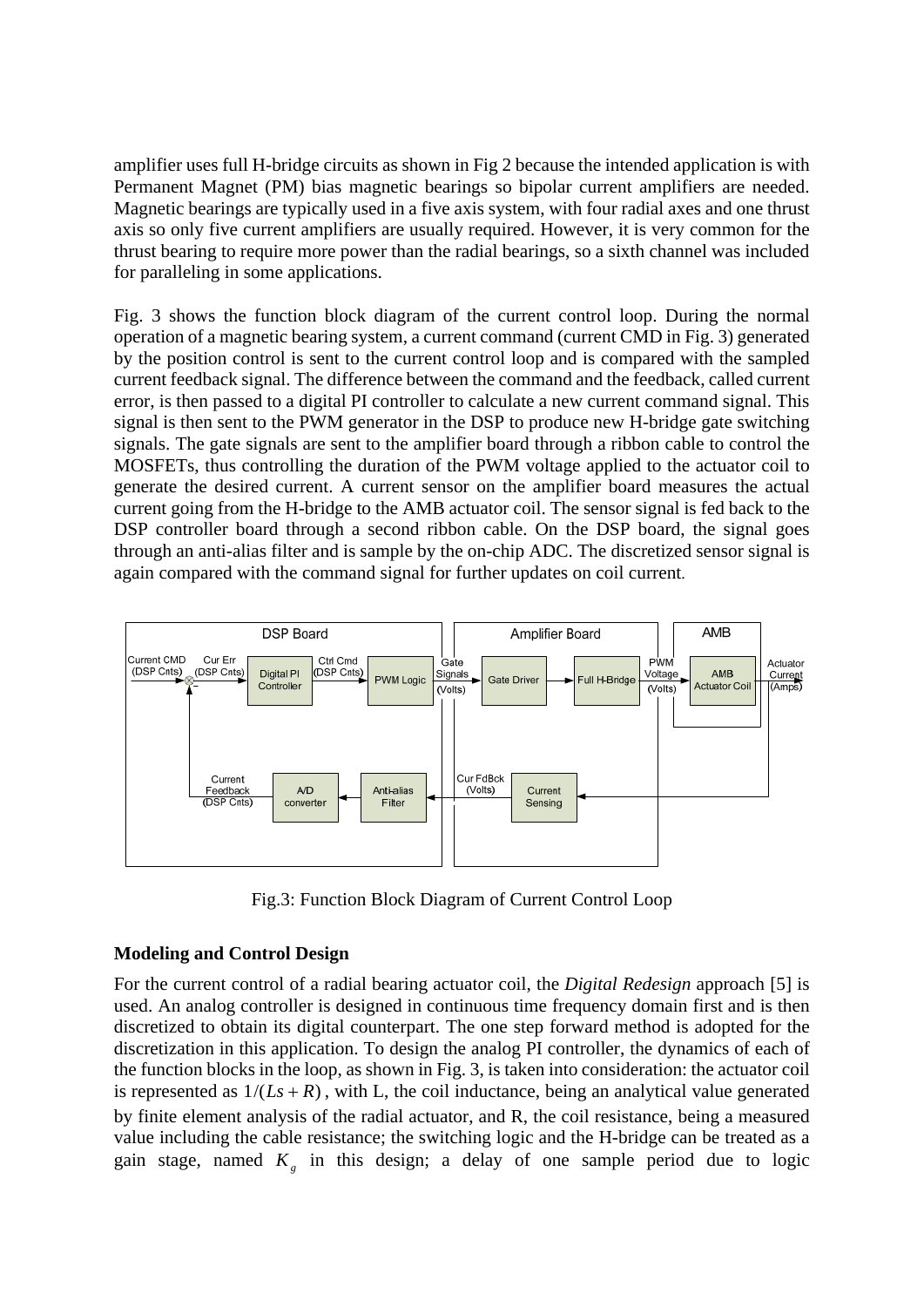implementation is considered in the loop and is approximated by a second order Pade approximation; the current sensor, based on the manufacturer's datasheet, is represented by a first order low pass filter with a corner frequency of 50khz; and the anti-alias filter is a second order low pass filter with un-damped natural frequency of 5khz and 0.52 damping ratio.



Fig. 4: Current Control Loop of a Radial Bearing Actuator Coil – Analog Design

Root locus approach is used to design the analog PI control: a range of the proportional and integral gains are selected by the designer based on previous experience with off-the-shelf analog power amplifiers; then the gains are changed in the given range and the optimal values of the gains are selected so that the dominant pair of complex poles give a good bandwidth and damping of the closed loop.



Fig. 5: Closed Loop Transfer Function of Radial Bearing Current Control

Fig. 5 shows a comparison between the predicted (analysis) and measured closed loop transfer function of a radial bearing current control loop with the designed digital PI controller. In the frequency range between 0Hz and 2kHz, the maximum difference in magnitude is 1.2dB, or 15% difference between analysis and measurement. Regarding phase, the match between analysis and measurement is within 10 degrees between 0 to 1kHz. However, between 1kHz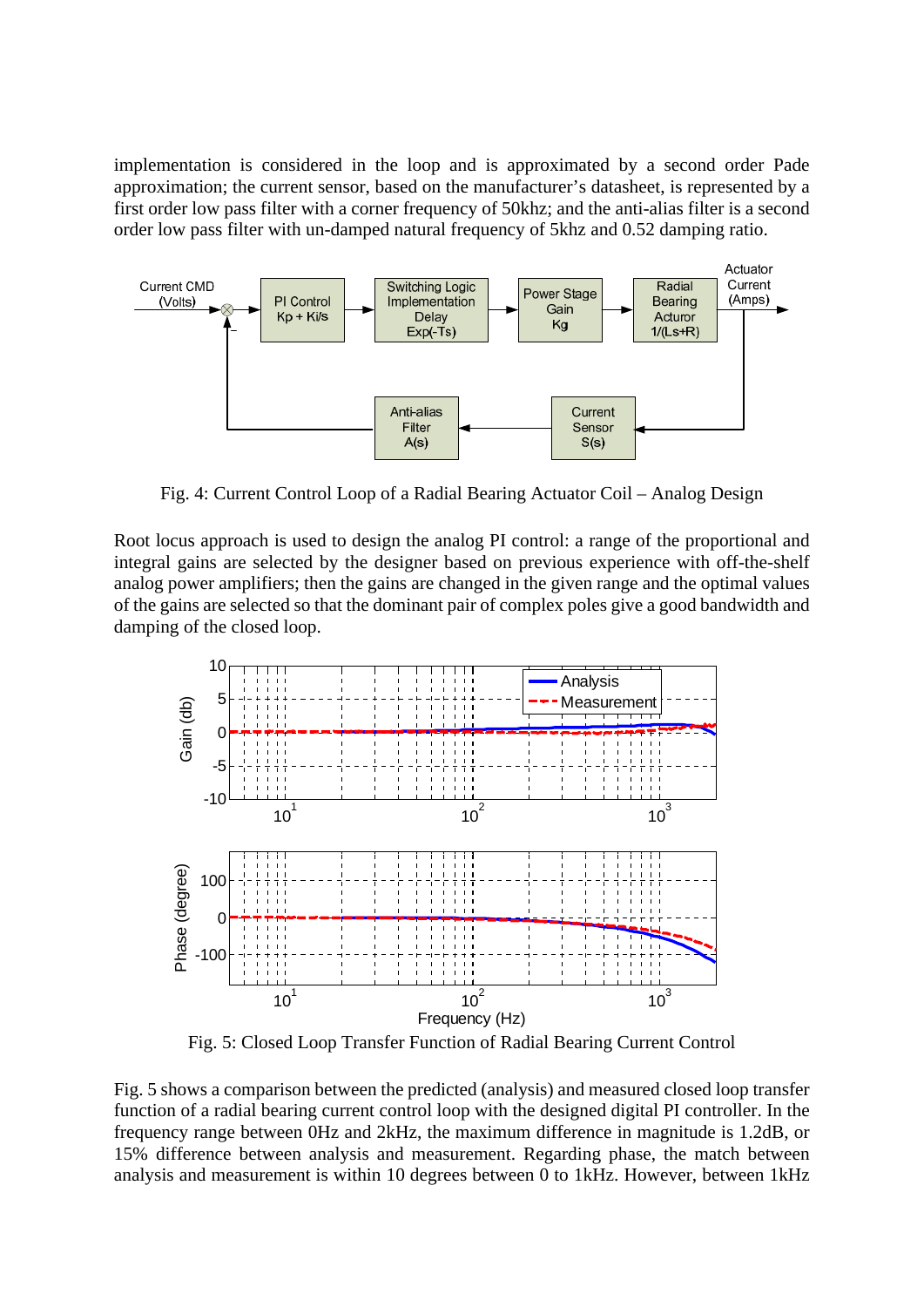and 2kHz, the phase difference increases noticeably. Two possible reasons for this phase difference are: 1) the dc inductance (from FEA) of the radial bearing actuator used in the analysis is different from the real value, or 2) eddy current effects are starting to impact the impedance of the radial actuator between 1kHz and 2kHz. Due to time constraint, the exact reason causing the phase difference is left for future development.

For the current control of a thrust bearing actuator coil, all the components shown in Fig. 3 are considered here also. The key difference, which results a design approach change, is that for a thrust bearing in the frequency range we are interested in, the inductance and the resistance of the coil change as frequency changes due to a strong eddy current effect in the thrust bearing. FEA analysis can provide an estimation of the inductance and resistance of the coil at different frequencies. However, when we designed the current control for the thrust bearing, the bearing hardware was available, thus an impedance measurement was conducted.



Fig. 6: The Measured Impedance of the Thrust Bearing Actuator Coil

The measured impedance as shown in Fig.6 presents an interesting phenomenon of the thrust bearing, which is worth noting. The magnitude plot has a 15dB/decade slope at high frequencies, and the phase plot converges to 60degree. This is different from an inductor with an air core or with a laminated core, which has a 20dB/decade slope for magnitude and a 90degree phase at high frequencies. As [6-7] points out, these unique impedance plots indicate that the thrust bearing actuator is a fractional order system. Based on the impedance trend at high frequency, a possible fit, which should be electromagnetically meaningful, of the measured impedance is in the form of

$$
R + \frac{Ls}{1 + e \times \sqrt[3]{s}}\tag{1}
$$

with *R* being the dc resistance of the coil, the *L* being the dc inductance of the coil, *e* is an eddy current effect coefficient, which can be estimated from curve-fitting the measured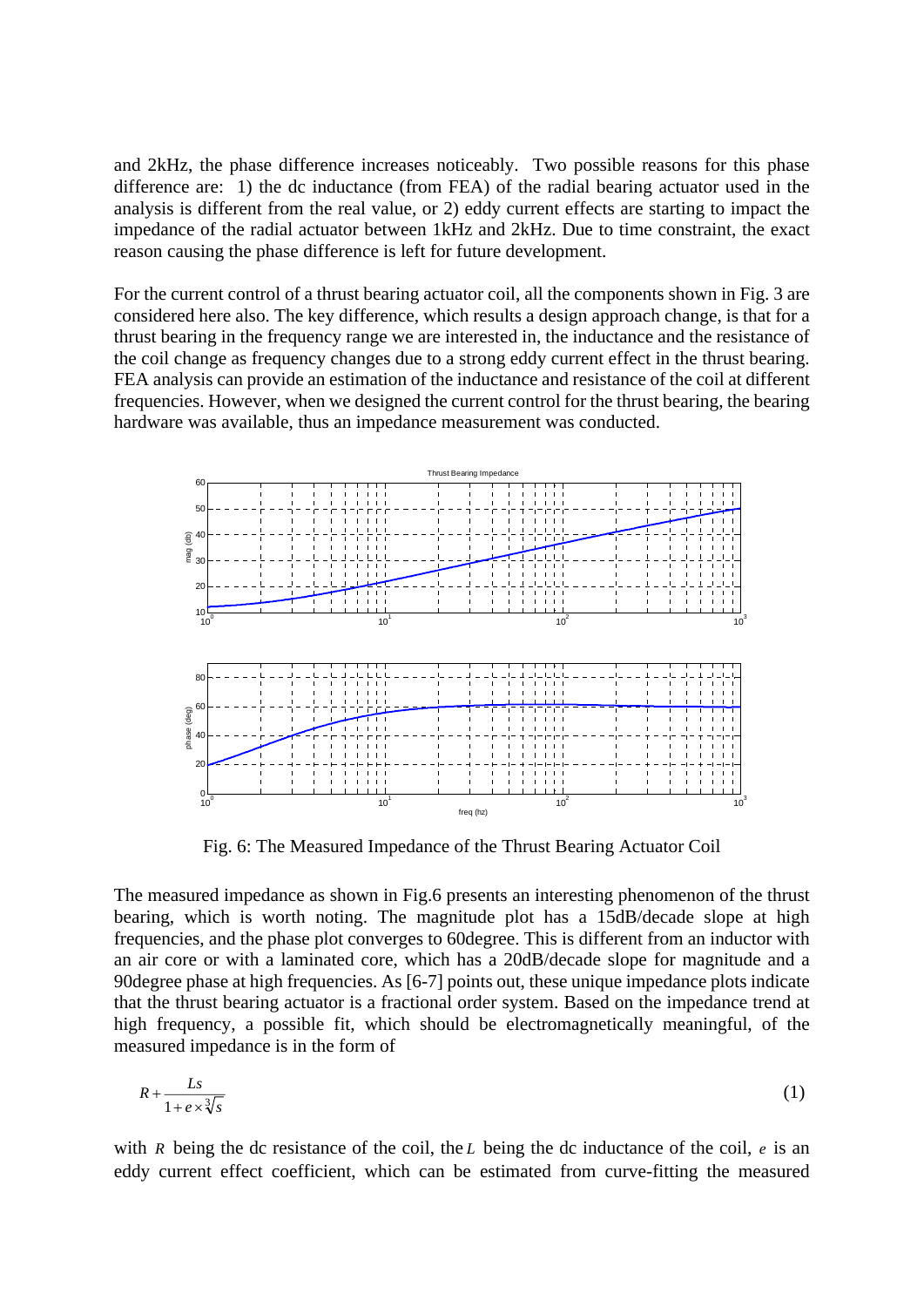impedance or derived from a rigorous analysis as shown in [6-7]. It is also possible to fit the measured impedance with a high order integer order system. However, this type of fitting only guarantees a decent match in the frequency range where measured data exist. It can not capture the physical meaning of eddy current effect: the inductance decreases and resistance increases as frequency increases. And this type of fitting will not be suitable if any time domain analysis is involved.



Fig. 7: Matlab/Simulink Model for Thrust Bearing Current Control Design



Fig. 8: Closed Loop Transfer Function of Thrust Bearing Current Control

Since the inductance and the resistance of the thrust bearing actuator is frequency dependant, and there is no existing function in Matlab to analyze such a system, a Simulink model, as shown in Fig. 7, is built for doing the analysis. Basically, control parameters are selected to achieve a closed current loop with a high bandwidth and with low phase lag in the desired frequency range for the thrust bearing. To evaluate the performance of the parameters, a swept sine simulation is conducted with the model. At each frequency during the simulation, the inductance and resistance calculated from the measured impedance are applied to the model; a fixed number of sine wave cycles are applied to the input in the model. At the output in the